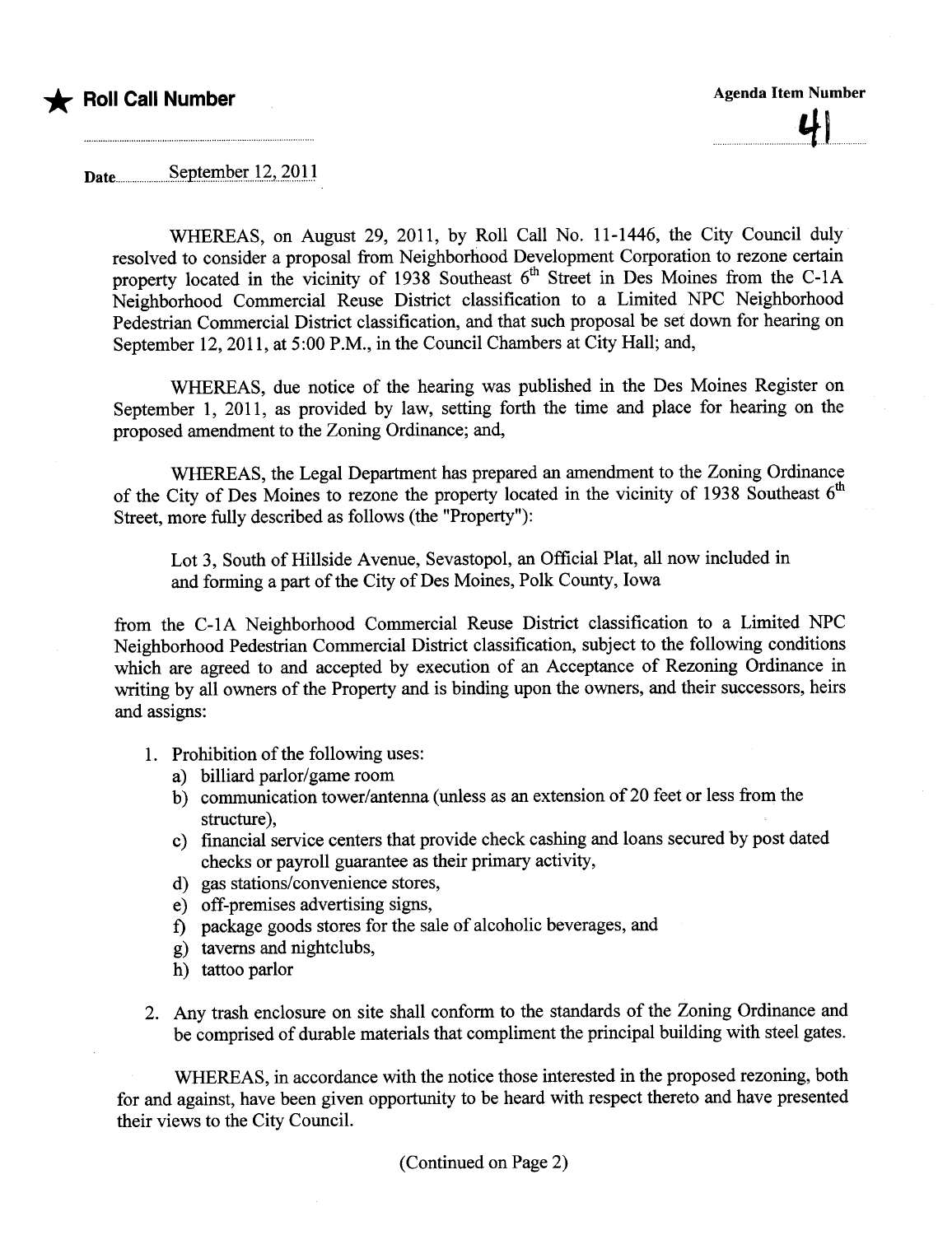

Date......................s.€?pt~J:~~r).~'.~9..l)

-2-

NOW, THEREFORE, BE IT RESOLVED by the City Council of the City of Des Moines, Iowa, as follows:

1. Upon due consideration of the facts, statements of interested persons and arguments of counsel, the objections to the proposed rezoning are hereby overruled and the hearing is closed.

2. The proposed rezoning is hereby found to be in conformance with the Des Moines 2020 Communty Character Land Use Plan, subject to the conditions identified below.

3. The proposed rezoning of the Property from the C-IA Neighborhood Commercial Reuse District classification to the Limited NPC Neighborhood Pedestrian Commercial District classification is hereby APPROVED.

MOVED by final passage of the rezoning ordinance. to adopt and approve the rezoning, subject to

FORM APPROVED:

Michael F. Kelley, Assistant City Attorney

| <b>COUNCIL ACTION</b> | <b>YEAS</b> | <b>NAYS</b> | <b>PASS</b> | <b>ABSENT</b>   | <b>CERTIFICATE</b>                                                                                   |
|-----------------------|-------------|-------------|-------------|-----------------|------------------------------------------------------------------------------------------------------|
| <b>COWNIE</b>         |             |             |             |                 |                                                                                                      |
| <b>COLEMAN</b>        |             |             |             |                 | I, DIANE RAUH, City Clerk of said City hereby                                                        |
| <b>GRIESS</b>         |             |             |             |                 | certify that at a meeting of the City Council of<br>said City of Des Moines, held on the above date, |
| <b>HENSLEY</b>        |             |             |             |                 | among other proceedings the above was adopted.                                                       |
| <b>MAHAFFEY</b>       |             |             |             |                 |                                                                                                      |
| <b>MEYER</b>          |             |             |             |                 | IN WITNESS WHEREOF, I have hereunto set my<br>hand and affixed my seal the day and year first        |
| <b>MOORE</b>          |             |             |             |                 | above written.                                                                                       |
| <b>TOTAL</b>          |             |             |             |                 |                                                                                                      |
| <b>MOTION CARRIED</b> |             |             |             | <b>APPROVED</b> |                                                                                                      |
|                       |             |             |             |                 |                                                                                                      |
|                       |             |             |             | Mayor           | <b>City Clerk</b>                                                                                    |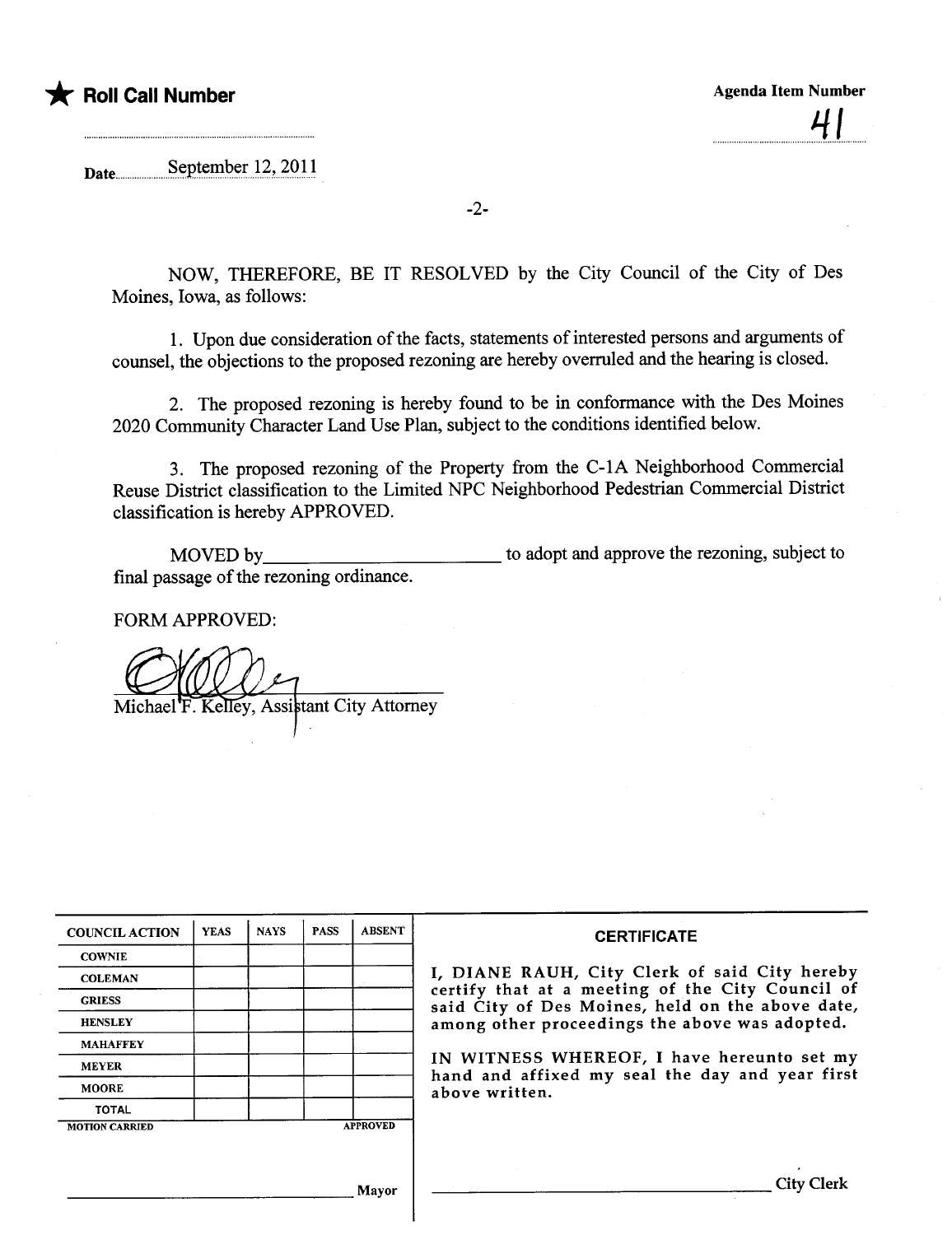| <u>September 12,2011</u><br>Date. |  |
|-----------------------------------|--|
|                                   |  |
| Agenda Item <sup>1</sup> /        |  |

 $>$  Call #

August 24, 2011

Honorable Mayor and City Council City of Des Moines, Iowa

Members:

Communication from the City Plan and Zoning Commission advising that at their meeting held August 18, 2011, the following action was taken:

# **COMMISSION RECOMMENDATION:**

After public hearing, the members voted 12-0-1 as follows:

|                                                                          | <b>Commission Action:</b> | Yes | <b>Nays</b> | Pass | Absent |
|--------------------------------------------------------------------------|---------------------------|-----|-------------|------|--------|
|                                                                          | JoAnne Corigliano         | Χ   |             |      |        |
| <b>CITY OF DES MOINES</b>                                                | <b>Shirley Daniels</b>    | Χ   |             |      |        |
|                                                                          | Jacqueline Easley         |     |             |      |        |
|                                                                          | <b>Tim Fitzgerald</b>     |     |             |      |        |
| CITY PLAN AND ZONING COMMISSION<br>ARMORY BUILDING                       | Dann Flaherty             | Χ   |             |      |        |
| 602 ROBERT D. RAY DRIVE<br>DES MOINES, IOWA 50309-1881<br>(515) 283-4182 | John "Jack" Hilmes        | Χ   |             |      |        |
|                                                                          | <b>Joel Huston</b>        |     |             | Χ    |        |
| ALL-AMERICA CITY                                                         | Ted Irvine                | Х   |             |      |        |
| 1949, 1976, 1981<br>2003                                                 | Greg Jones                | Χ   |             |      |        |
|                                                                          | <b>William Page</b>       |     |             |      |        |
|                                                                          | <b>Christine Pardee</b>   | Χ   |             |      |        |
|                                                                          | <b>Mike Simonson</b>      |     |             |      | Χ      |
|                                                                          | <b>Kent Sovern</b>        | Χ   |             |      |        |
|                                                                          | <b>CJ Stephens</b>        | Χ   |             |      |        |
|                                                                          |                           |     |             |      |        |

APPROVAL of a request from Neighborhood Development Corporation (owner) represented by Heidi Wessels (officer), Part A) to find the proposed rezoning in conformance with the existing Des Moines' 2020 Community Character Plan Commercial: Pedestrian-Oriented Neighborhood Node designation; and Part B) to rezone property located at 1938 Southeast 6th Street from "C-1A" Neighborhood Commercial Reuse District to "NPC" Neighborhood Pedestrian Commercial District, to allow mixed use pedestrian commercial redevelopment subject to the following conditions:

ZON2011-00113

- 1. Prohibition of the following uses:
	- a) billiard parlor/game room,
	- b) communication tower/antenna (unless as an extension of 20 feet or less from the structure),
	- c) financial service centers that provide check cashing and loans secured by post dated checks or payroll guarantee as their primary activity,
	- d) gas stations/convenience stores,
	- e) off-premises advertising signs,

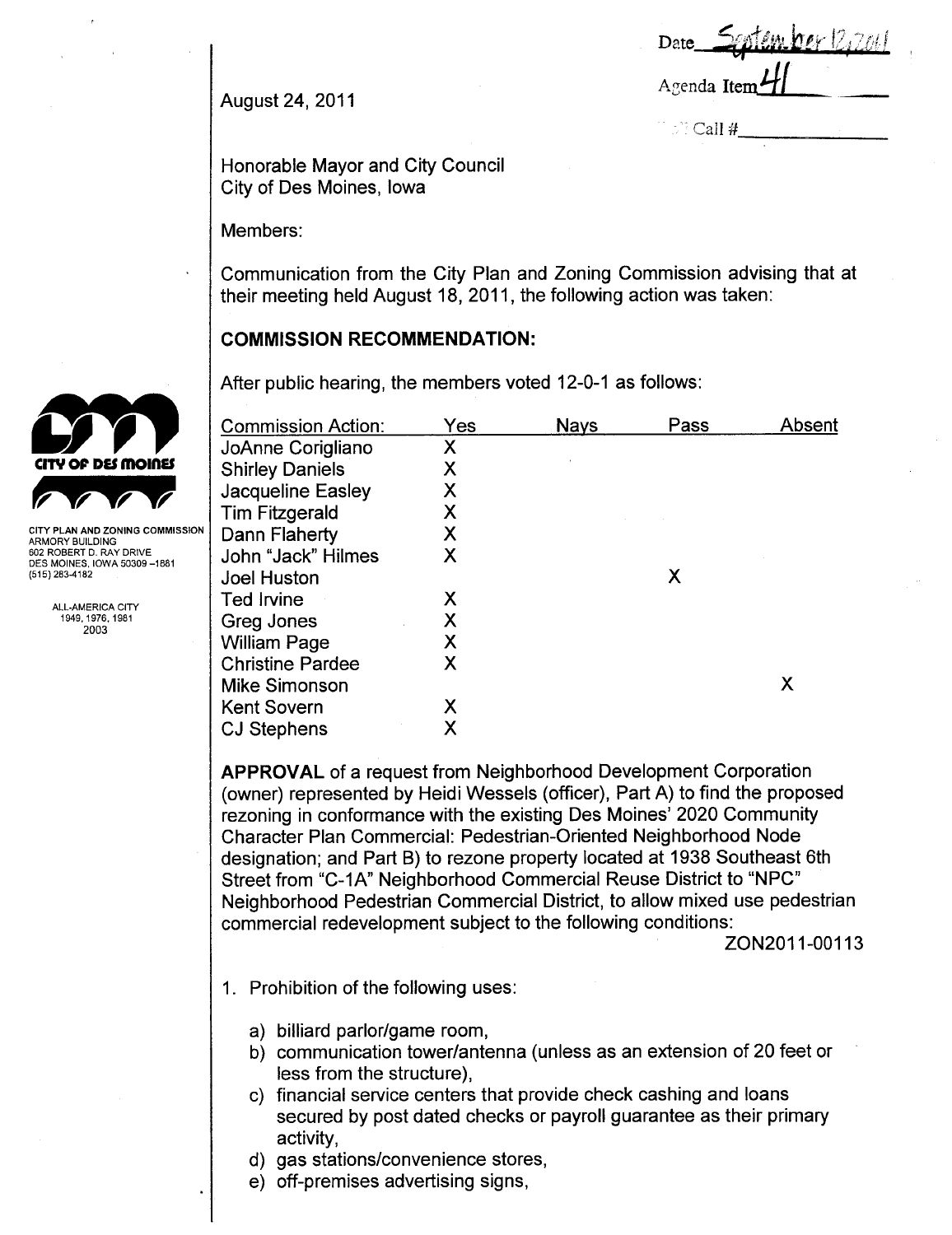- f) package goods stores for the sale of alcoholic beverages, and
- g) taverns and nightclubs
- h) tattoo parlor
- 2. Any trash enclosure on site shall conform to the standards of the Zoning Ordinance and be comprised of durable materials that compliment the principal building with steel gates.

#### Written Responses

2 In Favor

4 In Opposition

# STAFF RECOMMENDATION TO THE P&Z COMMISSION

Part A) Staff recommends that the proposed rezoning be found in conformance with the existing Des Moines' 2020 Community Character Plan Commercial: Pedestrian-Oriented Neighborhood Node designation.

Part B) Staff recommends approval of the request subject to the following conditions:

- 1. Prohibition of the following uses:
	- a) biliard parlor/game room,
	- b) communication tower/antenna (unless as an extension of 20 feet or less from the structure),
	- c) financial service centers that provide check cashing and loans secured by post dated checks or payroll guarantee as their primary activity,
	- d) gas stations/convenience stores,
	- e) off-premises advertising signs,
	- f) package goods stores for the sale of alcoholic beverages, and
	- g) taverns and nightclubs.
- 2. Any trash enclosure on site shall conform to the standards of the Zoning Ordinance and be comprised of durable materials that compliment the principal building with steel gates.

# STAFF REPORT

### i. GENERAL INFORMATION

1. Purpose of Request: The applicant is proposing to rezone the subject property to allow development of a mixed-use building with 5,240 square feet of ground floor commercial space, 8 second floor dwelling units and 3 two-story dwelling units.

The applicant's original concept consisted of 6,240 square feet of commercial space, 10 second floor dwellng units and 3 two-story dwellng units. The applicant reduced the size of the building to address neighborhood concerns regarding parking and visibility at the east end of the building. A smaller building footprint allows the building to be set back further from the SE 6"' Street intersections with Hillside Avenue and East Hartford Avenue.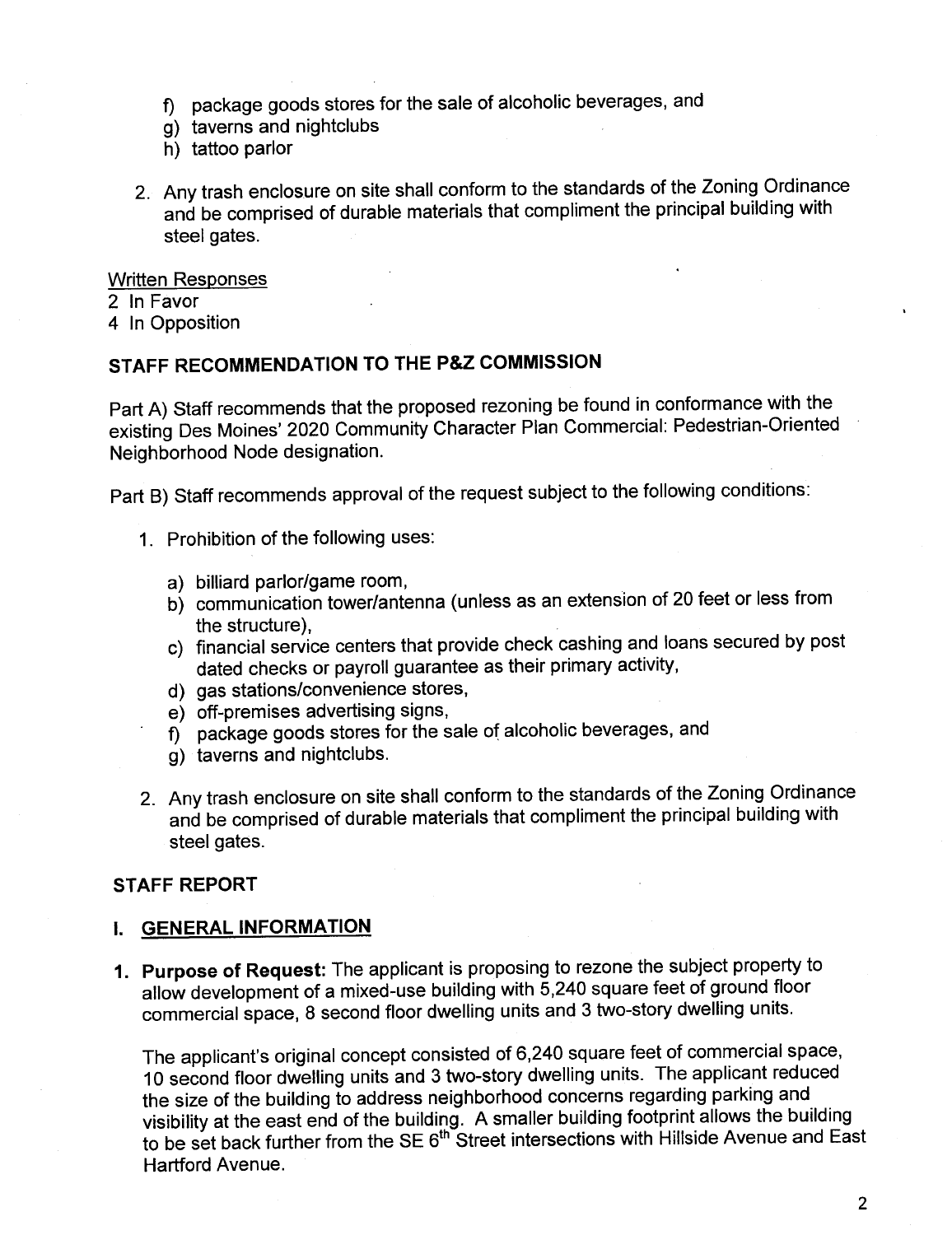Any development of the site wil require approval of a site plan and building elevations by the Plan and Zoning Commission in accordance with the "NPC" Design Guidelines if the property is rezoned to the "NPC" District.

- 2. Size of Site: 24,474 square feet (0.56 acre).
- 3. Existing Zoning (site): "C-1A" Neighborhood Commercial Reuse District.
- 4. Existing Land Use (site): The site contains a vacant commercial building that has been used for vehicle repair.
- 5. Adjacent Land Use and Zoning:
	- North "R-3" & "C-1"; Uses are two 40-unit multiple-family buildings for seniors and a tavern .
	- South "C-1" & "R1-60"; Uses consist of a mix of commercial and single-family residential uses.

East- "R1-60"; Use is the City of Des Moines' Fire Station #6.

 $West - "R1-60"$ ; Uses are single-family dwellings.

- 6. General Neighborhood/Area Land Uses: The subject property is located within the neighborhood-commercial node located at the intersection of SE 6<sup>th</sup> Street and East Hartford Avenue. The surrounding area consists primarily of single-family dwellings.
- 7. Applicable Recognized Neighborhood(s): McKinley School/Columbus Park Neighborhood Association.
- 8. Relevant Zoning History: N/A.
- 9. 2020 Community Character Land Use Plan Designation: Commercial: Pedestrian-Oriented Neighborhood Node.
- 10. Applicable Regulations: The Commission reviews all proposals to amend zoning regulations or zoning district boundaries within the City of Des Moines. Such amendments must be in conformance with the comprehensive plan for the City and designed to meet the criteria in §414.3 of the Iowa Code. The Commission may recommend that certain conditions be applied to the subject property if the property owner agrees in writing, prior to the City Council Hearing. The recommendation of the Commission will be forwarded to the City CounciL.

### II. ADDITIONAL APPLICABLE INFORMATION

1. 2020 Community Character Plan: The subject property is located within an area designated as Commercial: Pedestrian-Oriented Neighborhood Node by the Des Moines' 2020 Community Character Plan. This designation is described as areas developed in a fashion that balances the needs of the pedestrian and the convenience of the motorist. These developments are compact and walkable, and connect to adjacent areas via public streets and sidewalks. Neighborhood Nodes are further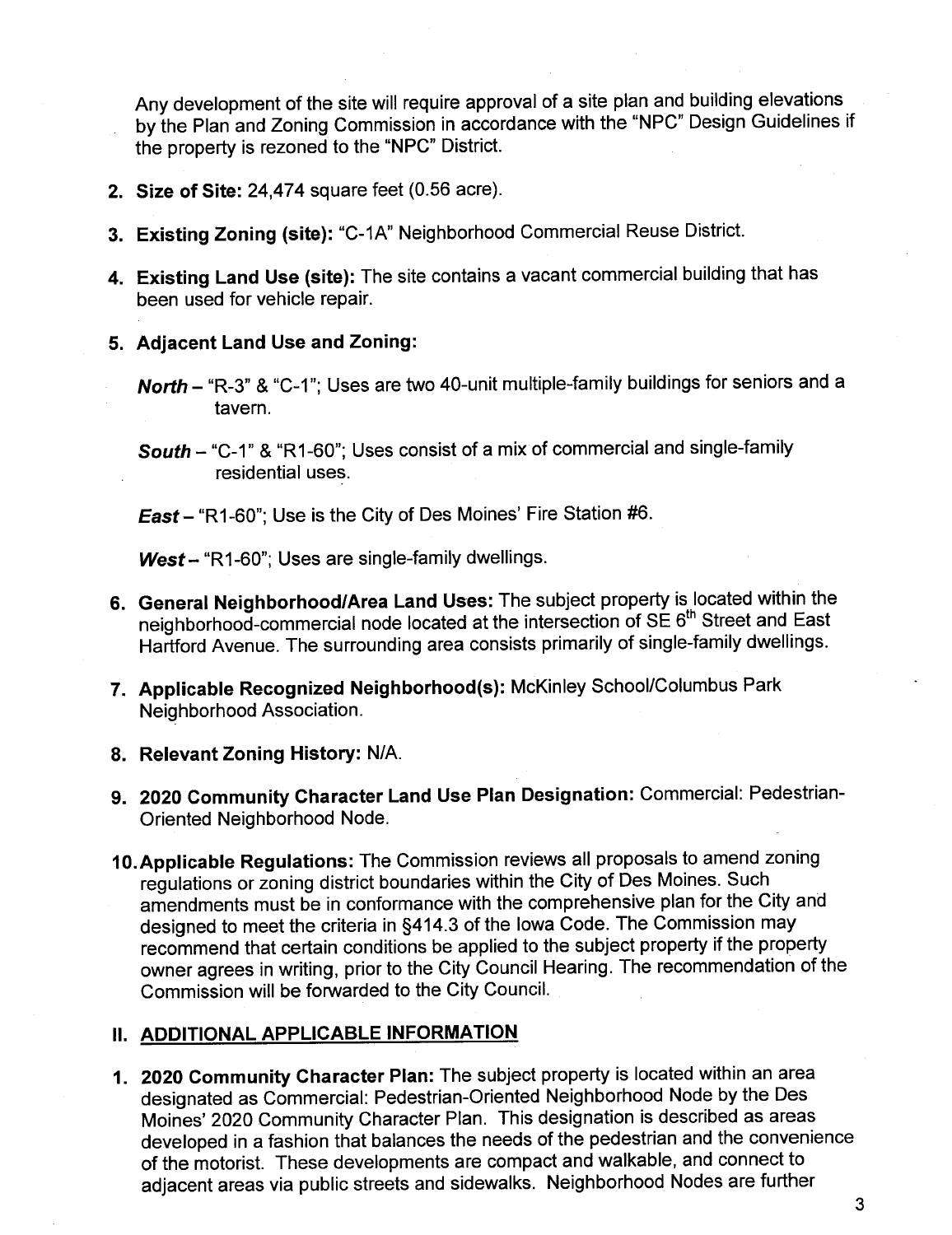described as small-scale commercial areas that primarily serve the needs of the adjacent neighborhood with a cumulative building area total of 25,000 to 50,000 square feet.

- 2. NPC Design Guidelines: The applicant has submitted a site sketch and building elevations to convey their design concept for the project. Should the property be rezoned to "NPC" District, a Site Plan and building elevations must be submitted for review and approval by the Plan and Zoning Commission under the following design guidelines applicable to development in the "NPC" District.
	- A) Buildings should frame the street and maintain a minimal setback from the street.
	- B) The front facade of the first floor of the building on the primary commercial street should have a ratio of at least 40 percent window and window display area to total street facade.
	- C) The front entrance should be oriented to the street. On a corner lot, the building should have a well-defined entrance on the primary commercial street.
	- D) Materials should be brick, stone, tile, stucco, or horizontal wood clapboard with a maximum width of six inches. Two-story buildings are encouraged.
	- E) Commercial buildings with over 50 feet of building frontage should have the appearance of being broken into separate bays of between 20 to 35 lineal feet using structural elements, fenestration patterns, protruding or recessed bays, or architectural details.
	- F) Building frontage should occupy at least 50 percent of the primary street frontage.
	- G) Off-street loading and parking spaces should be provided in compliance with sections 134-1376 and 134-1377 of the zoning chapter, subject to the following modifications:
		- a. The minimum number of off-street parking spaces is 60 percent of the number of spaces otherwise required by subsection 134-1377(a).
		- b. Parking should not exceed the amount otherwise required by section 134- 1377 of this Code.
		- c. Parking should not use the front yard but should be concentrated along the side and in back of the building in the predominant pattern of character defining buildings.
		- d. Shared parking among businesses or between business and residential projects will be allowed, provided a shared parking plan is presented at the time of application, signed by the property owners, ensuring nonduplication of parking. The shared parking must be within 300 feet of the business or dwelling.
		- e. On-street parking directly adjacent to the occupant frontage shall count toward the minimum off-street parking requirement. Elimination of such onstreet parking by the city shall have no effect on an approved site plan.
		- f. Tandem parking spaces shall count toward the minimum off-street parking requirement if a parking plan demonstrates that the parking will be for employees and will be occupied for over four hours between changes.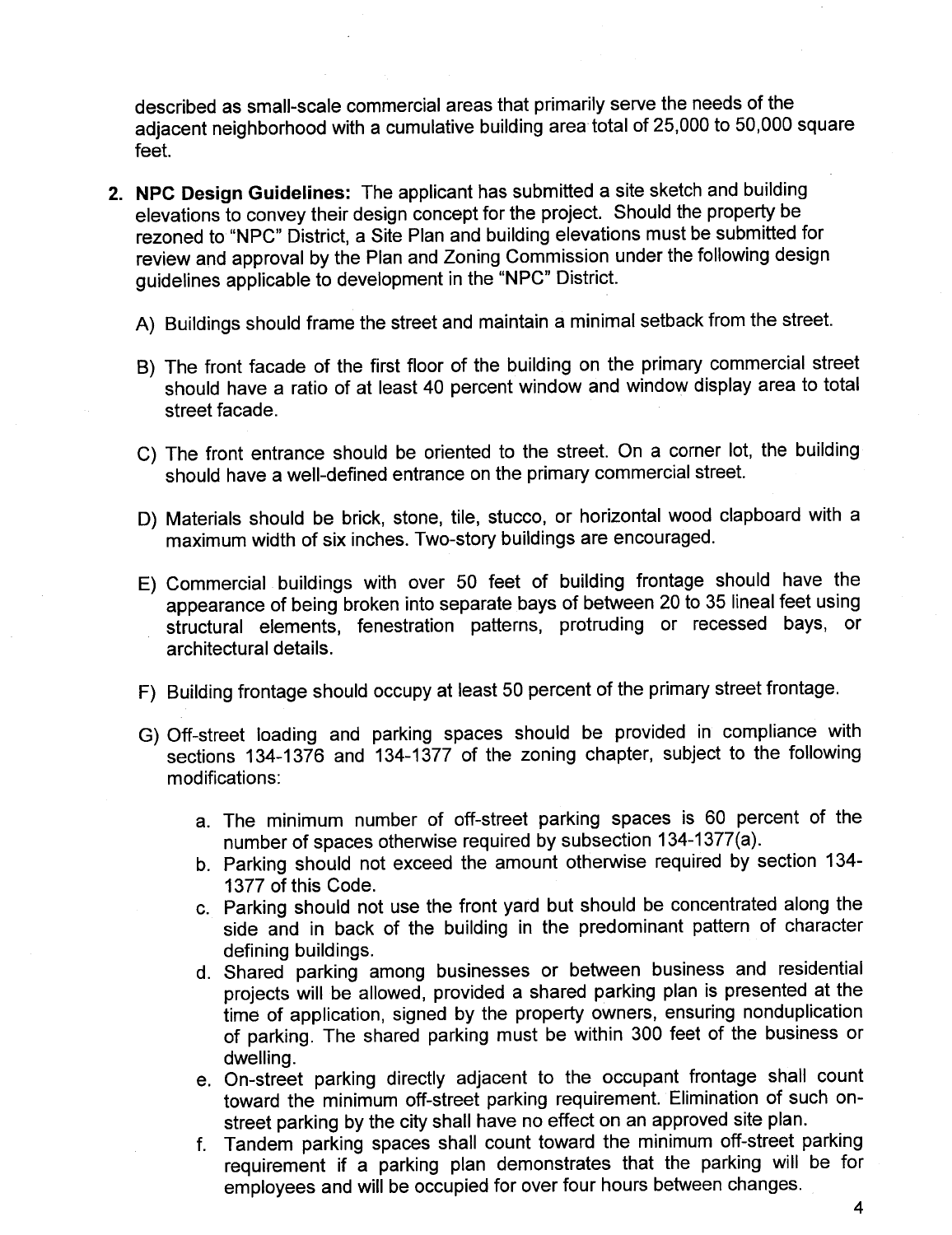- g. An emphasis of trees, shrubs and other plantings should be placed around the perimeter of any parking area and within large parking lots to create a more attractive area. The landscape plan should generally enhance the visual appearance of the building, parking area and any pedestrian areas.
- H) The following bulk regulations should be observed:
	- a. Minimum lot area:
		- i. Single-family detached dwelling, 5,000 square feet.
		- ii. Single-family semidetached dwellng, 3,000 square feet.
		- iii. Two-family dwelling, 6,000 square feet.
		- iv. Multiple dwellng, 10,000 square feet.
		- v. Mixed-use project, 10,000 square feet.
		- vi. Shelter for the homeless, 8,000 square feet.
		- vii. No minimum requirement for permitted nonresidential uses.
	- b. Minimum lot area per dwelling unit:
		- i. Rowand multiple dwellngs, 2,000 square feet.
		- ii. Shelter for the homeless, 300 square feet of lot size for each resident.
	- c. Front yard: minimum of zero feet.
	- d. Side yards: minimum of zero feet.
	- e. Rear yard: None required, except when adjoining any R or C-O district or portion of a PUD designated for residential use, in which case ten feet.
	- f. Height: minimum of 15 feet, maximum of 45 feet.
	- g. Number of stories:
		- i. Residential uses, a maximum of four stories.
		- ii. All other permitted uses, a maximum of two stories.
	- h. Signs, which are attached or projecting from the building and designed for the character of the building, are preferred. Monument signs are allowed.
- 3. Site Plan Requirements: Any future development of the site must conform to the City's site plan requirements, including those regarding storm water management, landscaping, and screening of adjoining residential properties. Site plans for property within the "NPC" District must be approved by the Plan and Zoning Commission.

Development of the site must be done in compliance with the City's Tree Removal and Mitigation Ordinance (Section 42-550 of the City Code).

4. Parking & Access: The submitted site sketch shows a 21-stall parking lot at the west end of the property with a driveway to Hillside Avenue to the north and a driveway to East Hartford Avenue to the south. The sketch also identifies 11 on-street parking spaces along East Hartord Avenue that adjoin the property. The "NPC" District allows on-street parking spaces to be counted towards meeting the parking requirement if they adjoin the subject property. The "NPC" District parking standards would require a total of 20 parking spaces for the proposed development. The parking standards for the "NPC" District are 40% less than the requirement for the "C" Districts, which would require 33 off-street parking spaces.

The applicant's original site sketch included 19 off-street parking space and 13 onstreet parking spaces. In response to neighbors' concerns regarding parking, the applicant reduced the size of the building and increased the number of off-street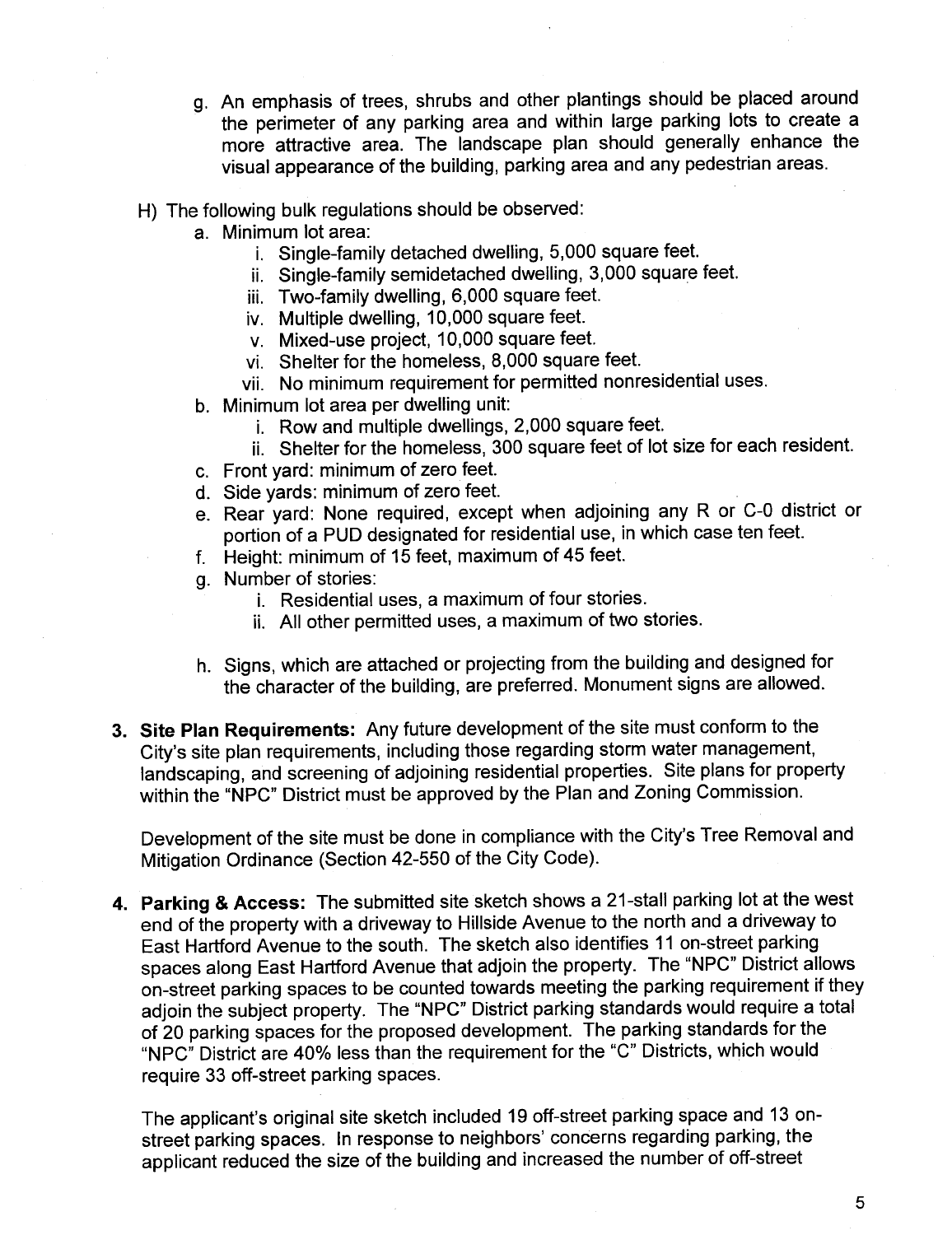parking spaces. The original proposal would have required 25 spaces to comply with the "NPC" District parking requirements.

### SUMMARY OF DISCUSSION

Jason Van Essen presented staff report and recommendation.

CJ Stephens asked if tattoo parlors should be added to the list of prohibited uses.

Jason Van Essen stated that it could be if the Commission wanted. The applicant also has proposed covenants that prohibit uses that are more extensive than the City's list. Jason asked the applicant if they have a problem with the additional prohibition of tattoo parlors. The applicant indicated no.

JoAnne Corigliano stated that she would also like to add adult entertainment added to the list of prohibited uses.

Jason Van Essen explained that adult entertainment is not a permitted use in "NPC" districts and that is why it was not included on the list.

Heidi Wessels, Executive Director of Neighborhood Development Corporation 210 Des Moines Street stated that they have held a total of five neighborhood meetings. One of the concerns other than parking and traffic was the proposed development was too large, so they took over a 1000 square feet out of the commercial and eliminated two apartments.

# CHAIRPERSON OPENED THE PUBLIC HEARING

The following spoke regarding the applicant's request

Jim Post 224 E. Livingston stated that he commends Heidi Wessels for the great job she has done to work with the neighbors and if the applicant's zoning request is granted he would like the additional use restrictions suggested by Plan & Zoning members.

# CHAIRPERSON CLOSED THE PUBLIC HEARING

Will Page stated that the building design compliments the whole neighborhood.

### COMMISSION ACTION:

JoAnne Corigliano moved that the proposed rezoning be found in conformance with the existing Des Moines' 2020 Community Character Plan Commercial: Pedestrian-Oriented Neighborhood Node designation; and Part B) to approve the request to rezone the property from "C-1A" Neighborhood Commercial Reuse District to "NPC" Neighborhood Pedestrian Commercial District, to allow mixed use pedestrian commercial redevelopment subject to the following conditions:

- 1. Prohibition of the following uses:
	- a) biliard parlor/game room
	- b) communication tower/antenna (unless as an extension of 20 feet or less from the structure),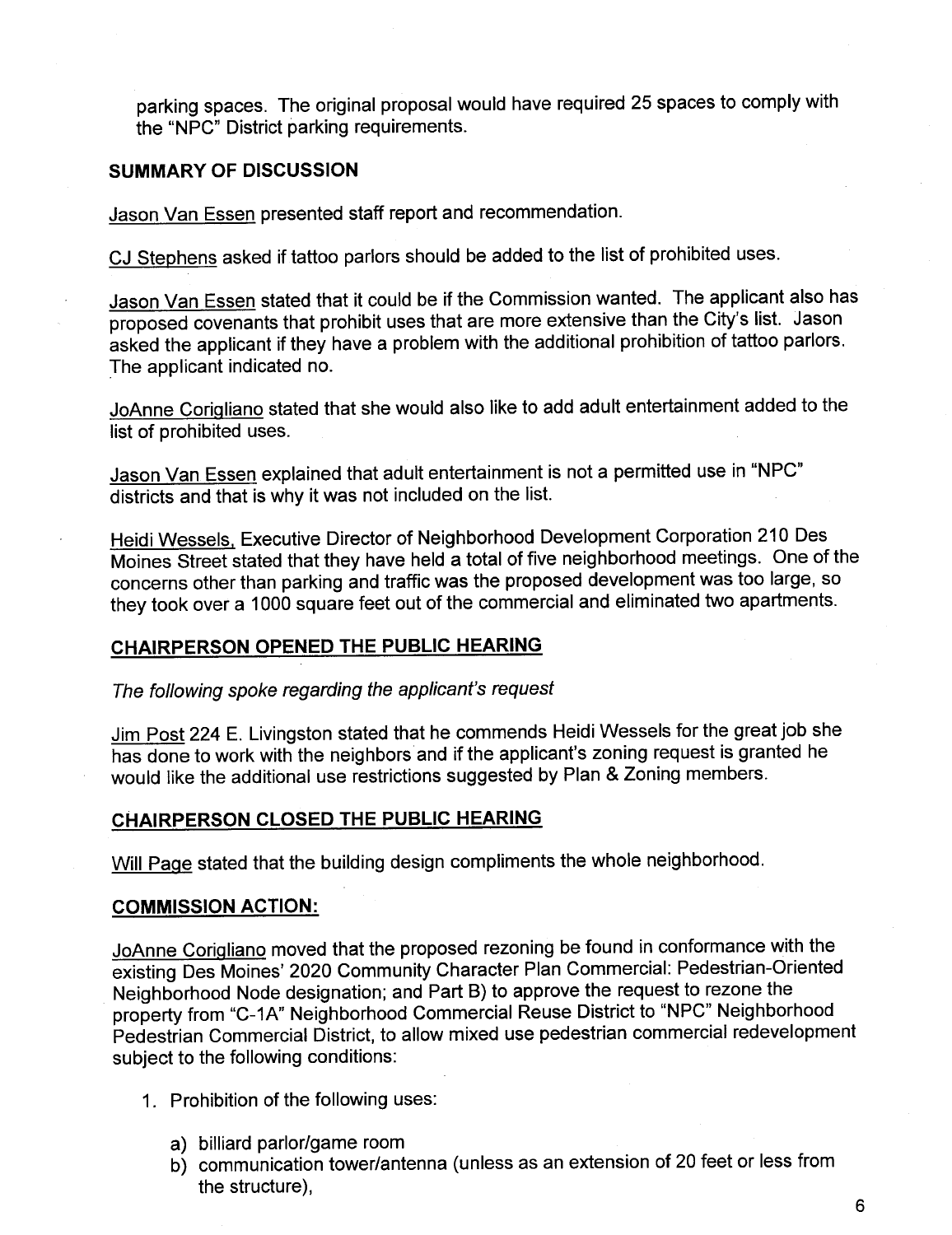- c) financial service centers that provide check cashing and loans secured by post dated checks or payroll guarantee as their primary activity,
- d) gas stations/convenience stores,
- e) off-premises advertising signs,
- f) package goods stores for the sale of alcoholic beverages, and
- g) taverns and nightclubs,
- h) tattoo parlor
- 2. Any trash enclosure on site shall conform to the standards of the Zoning Ordinance and be comprised of durable materials that compliment the principal building with steel gates.

Motion passed 12-0-1 (Joel Huston abstained)

Respectfully submitted,

Michael Ludwig, AICP Planning Administrator

MGL:clw

Attachment

 $28$ 

 $|V|$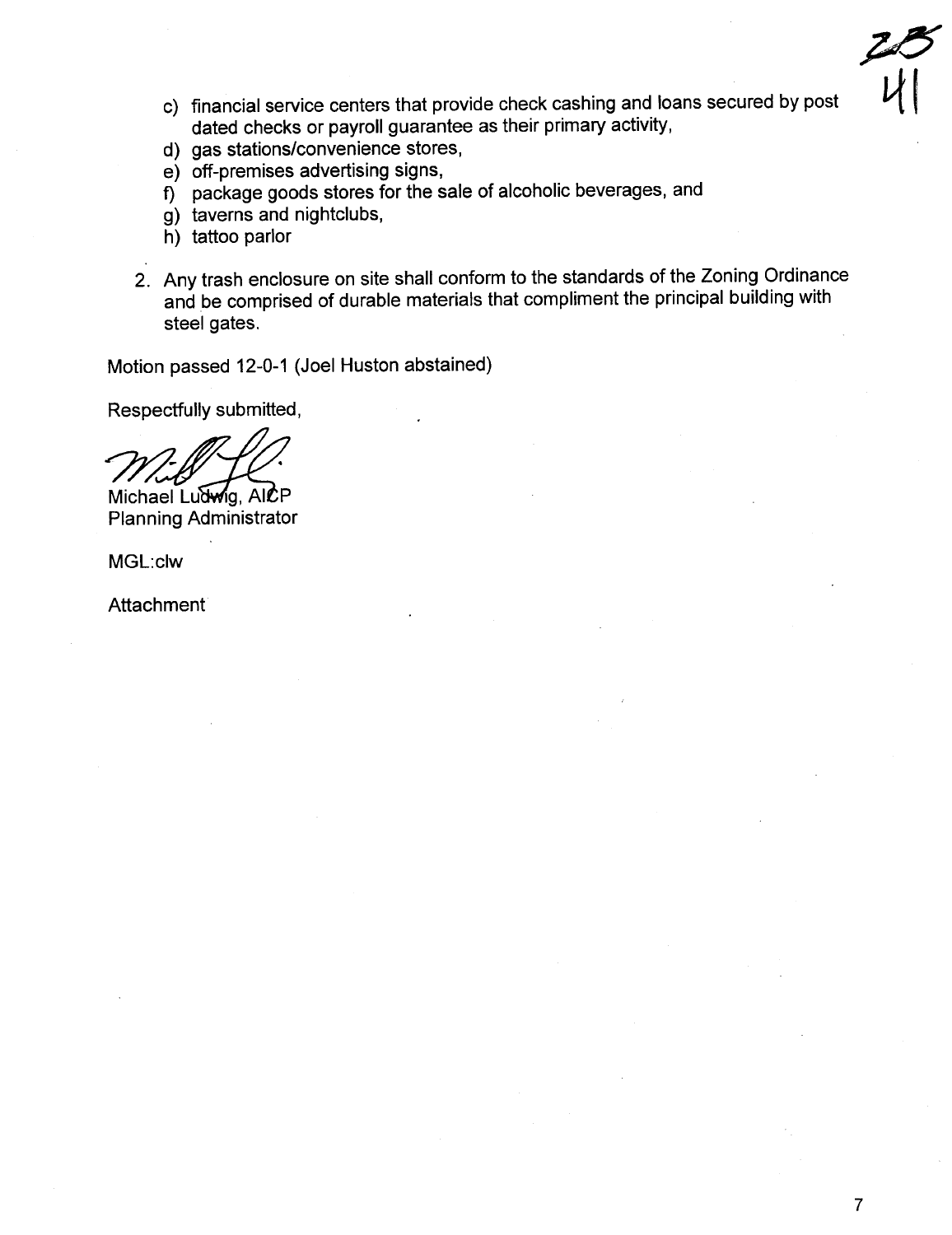| Request from Neighborhood Development Corporation (owner) represented by Heidi<br>Wessels (officer) to rezone property located at 1938 Southeast 6th Street | File #<br>ZON2011-00113 |                                                                                                                                                                                                                   |                                          |              |              |  |  |  |
|-------------------------------------------------------------------------------------------------------------------------------------------------------------|-------------------------|-------------------------------------------------------------------------------------------------------------------------------------------------------------------------------------------------------------------|------------------------------------------|--------------|--------------|--|--|--|
| <b>Description</b><br>of Action                                                                                                                             |                         | Review and approval to rezone the property from "C-1A" Neighborhood Commercial Reuse<br>District to "NPC" Neighborhood Pedestrian Commercial District, to allow mixed use<br>pedestrian commercial redevelopment. |                                          |              |              |  |  |  |
| 2020 Community<br><b>Character Plan</b>                                                                                                                     |                         | Commercial: Pedestrian-Oriented Neighborhood Node                                                                                                                                                                 |                                          |              |              |  |  |  |
| Horizon 2035<br>Transportation Plan                                                                                                                         |                         | SE 6 <sup>th</sup> Street from Maury Street to Indianola Avenue to widen from<br>2 lanes undivided to 3 lanes undivided                                                                                           |                                          |              |              |  |  |  |
| <b>Current Zoning District</b>                                                                                                                              |                         | "C-1A" Neighborhood Commercial Reuse District                                                                                                                                                                     |                                          |              |              |  |  |  |
| <b>Proposed Zoning District</b>                                                                                                                             |                         | "NPC" Neighborhood Pedestrian Commercial District                                                                                                                                                                 |                                          |              |              |  |  |  |
| <b>Consent Card Responses</b><br>Inside Area<br>Outside Area                                                                                                |                         | In Favor                                                                                                                                                                                                          | Not In Favor                             | Undetermined | % Opposition |  |  |  |
| <b>Plan and Zoning</b><br><b>Commission Action</b>                                                                                                          | Approval<br>Denial      | $12 - 0 - 1$                                                                                                                                                                                                      | Required 6/7 Vote of<br>the City Council | Yes<br>No    | x            |  |  |  |



 $\overrightarrow{v}$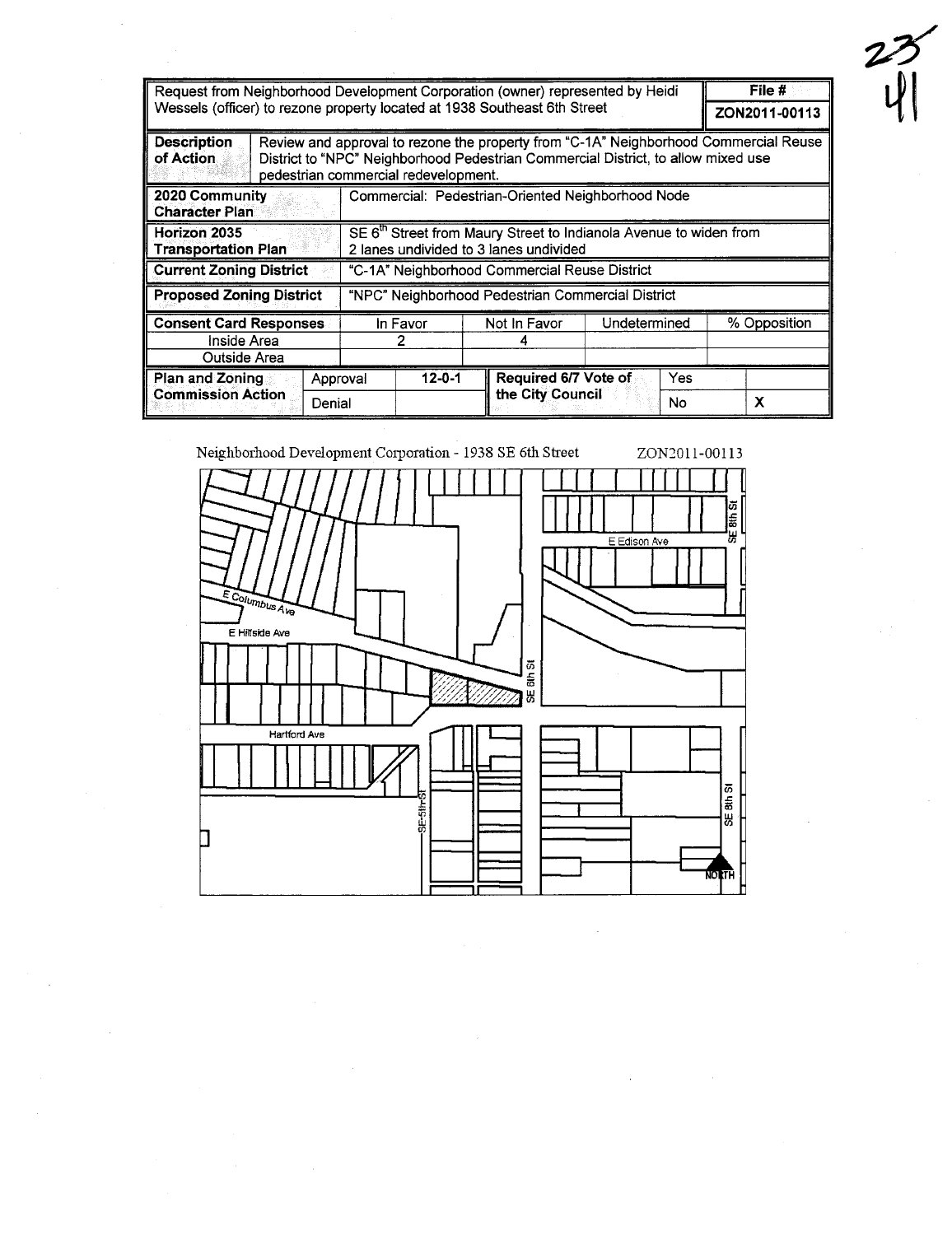$\frac{1}{2011}$  $00113$ Date Item (am) (am not) in favor of the request. .<br>(Circle One) Print Name<br>ED RECEI COMMUNITY DEVELOPMEN JUN 30 Address Reason for opposing or approving this request may be listed below:<br>DEPARTMENT  $\sim 10$ **Tage** 法被判断 ł, ٩ i. 纂 **ANGER** 海野  $\mathbf{L}_{\mathrm{cusp}}$ i. L, Date 7-5-2011 2011 00113 ltem (am not) in favor of the request. (am)  $L/F$ (Circle ORECEIVED aν **COMMUNITY DEVELOPMENT** JUL 0 7 2018 ignature ddress \\' Reason for opposing or approving this request may be listed below.  $\lambda$ 7 Γn usi O 抖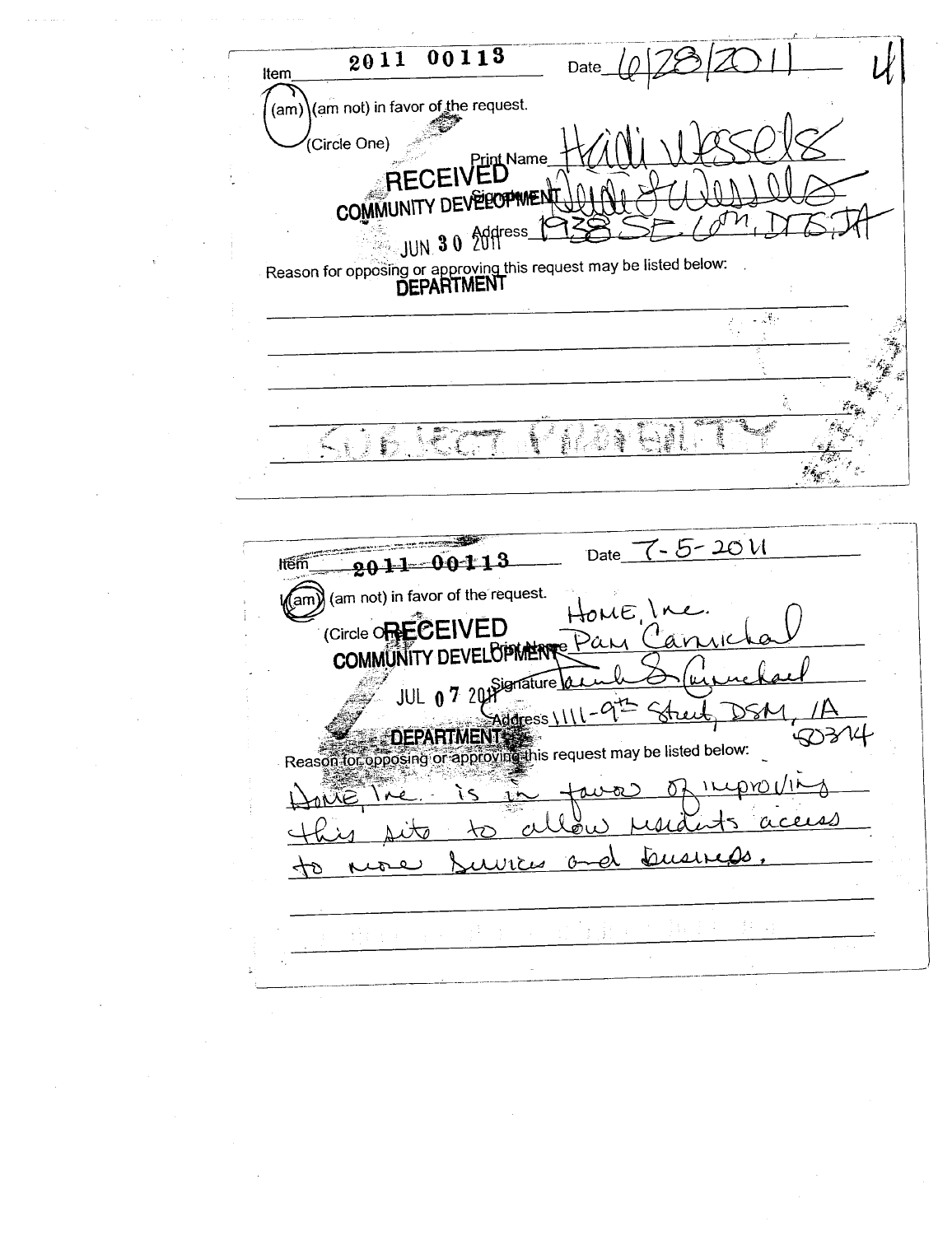$00113 +$ 2011 Date  $7 - 3 - 2011$ Item (am not**)**  $l$  (am) **The Pricest.** (COOMMUNITY DEVELOPMENT Print Name Charles Gonzalez Signature *May les Game ales* DEPARTMENT<br>DEPARTMENT DES MOINES Reason for opposing or approxing this request may be listed below: I Think in Time The place will look like That place on S.E. 6Th & SCOTT ST. STANTED NOT To bad, Now IT Looks Like A CAR JUNKYArd. ONLy difference This place sells Used Tires. I juvite you To TAK. A Look AT The backyard Tires I wins all over The back of The  $\frac{\rho}{\rho}$  .

 $6 - 28$ astaria<br>Ttem 00113 Date 2011 (am not) in favor of the request.  $1$  (am) Circle One) ECEIVED COMMUNITY DEVELOPMENT 101 01 201 Address 4 O3 18  $\beta$  30 S E 6 th 5 Reason for opposing For appl additional stores here is no reed for besides you won't change restaurant businesses to add  $h$  expressed the  $h$ Zoning tor for business improvements reeded construction Firehouse would like to build apatio cover Zoning said no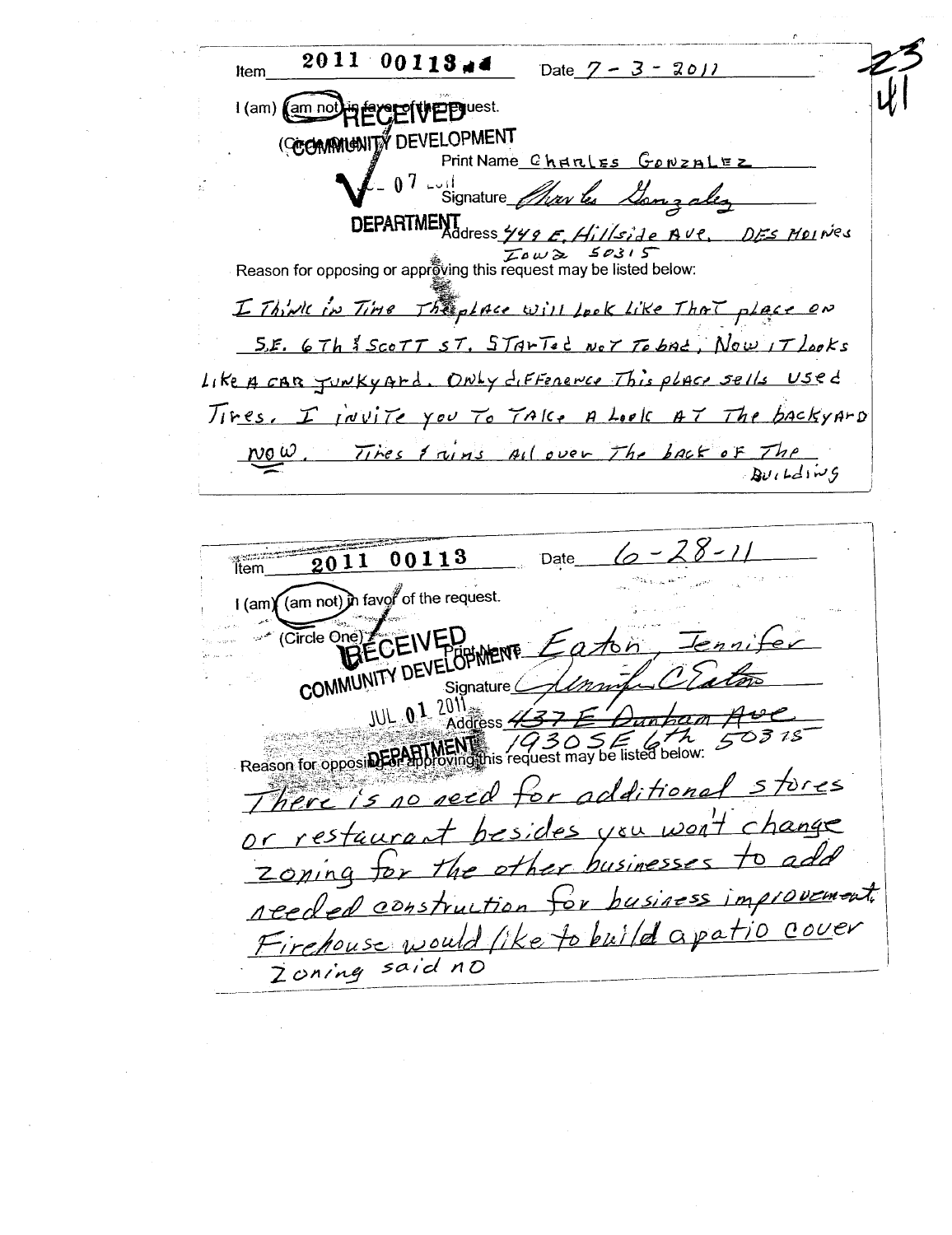$6 - 28 - 11$ 2011  $00113$ Date Item (am not) in favor of the request.  $I$  (am) (Circle.One) , REC **COMMUNITY DEVELOPMEN** Signature *Fa* **JUL 01 2011** Ave Address DEPARTMENT<br>Reason for opposing or approving this request may be listed below: because it will be right across. hardly Any Packing  $5t$ red bad  $\ell$ M raffic  $\tilde{L}_{\Delta}$  $\sum_{i=1}^{n}$ 72o ci 클로트 **ANDERS** 经经营 医连 在内辖 0011354  $6/29/11$ 2011 Date Item I (am) (am not) in favor of the request. (Circle On RECEIVED John COMMUNITY DEVELOPMEN Signature

JUN 3 v أأناع  $C^{\mathcal{M}}$  $S\tau$  $2001$ 3 **Address DEPARTMENT** Reason for opposing or approving this request may be listed below: pusiness  $\alpha_{\rm M}$ have  $\alpha$  $\mathcal{I}$ Appose because Ľ  $\mathcal{L}$  Th Stree at 2004 SE  $(MnT)$ procesty Лo 00 ks o r h e have bru k Already ANd  $100<sub>o</sub>$ y in my lots when they are  $1/27$